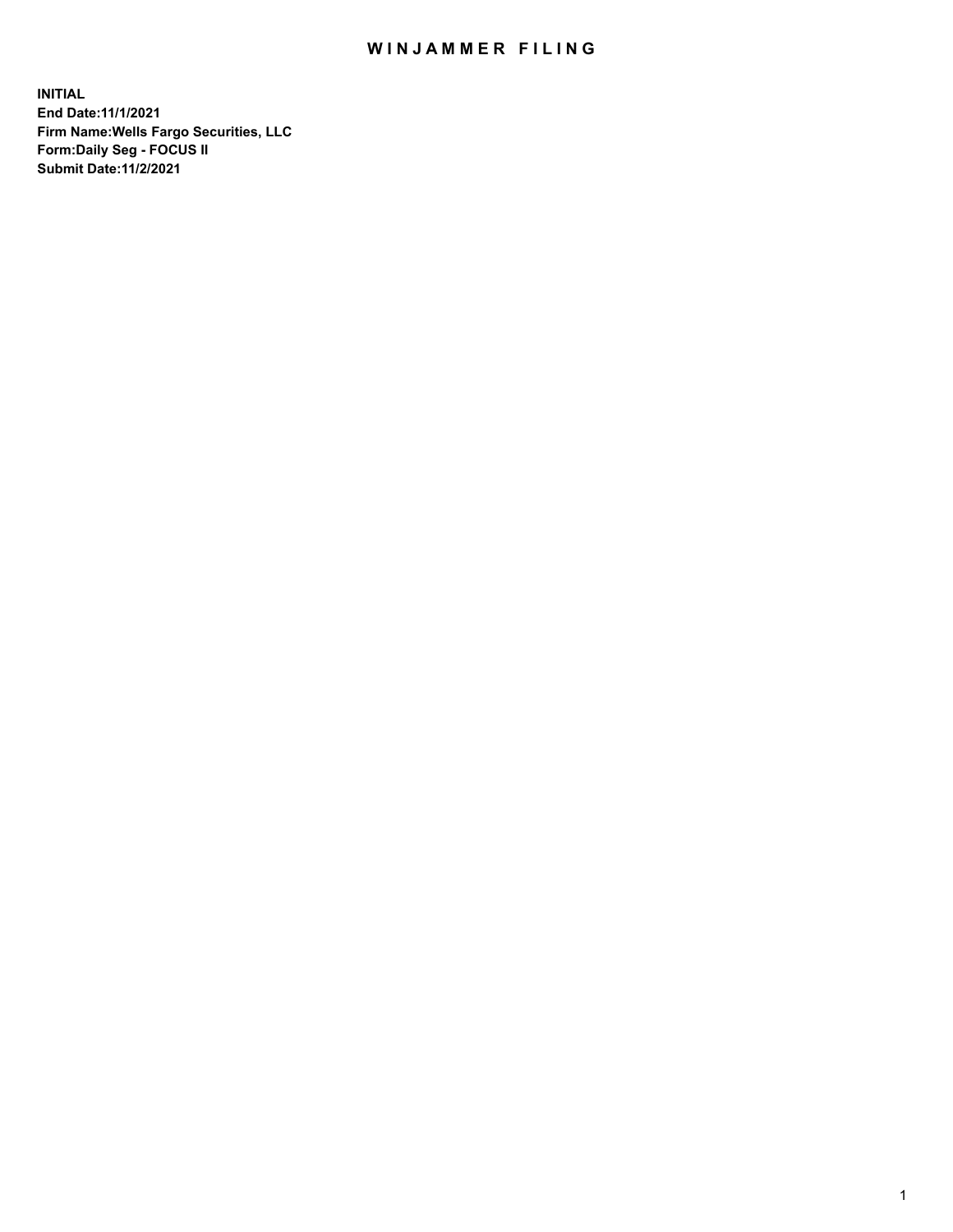**INITIAL End Date:11/1/2021 Firm Name:Wells Fargo Securities, LLC Form:Daily Seg - FOCUS II Submit Date:11/2/2021 Daily Segregation - Cover Page**

| Name of Company                                                                                                                                                                                                                                                                                                               | <b>Wells Fargo Securities LLC</b>                          |
|-------------------------------------------------------------------------------------------------------------------------------------------------------------------------------------------------------------------------------------------------------------------------------------------------------------------------------|------------------------------------------------------------|
| <b>Contact Name</b>                                                                                                                                                                                                                                                                                                           | <b>James Gnall</b>                                         |
| <b>Contact Phone Number</b>                                                                                                                                                                                                                                                                                                   | 917-699-6822                                               |
| <b>Contact Email Address</b>                                                                                                                                                                                                                                                                                                  | james.w.gnall@wellsfargo.com                               |
| FCM's Customer Segregated Funds Residual Interest Target (choose one):<br>a. Minimum dollar amount: ; or<br>b. Minimum percentage of customer segregated funds required:% ; or<br>c. Dollar amount range between: and; or<br>d. Percentage range of customer segregated funds required between:% and%.                        | 125,000,000<br><u>0</u><br>0 <sub>0</sub><br>00            |
| FCM's Customer Secured Amount Funds Residual Interest Target (choose one):<br>a. Minimum dollar amount: ; or<br>b. Minimum percentage of customer secured funds required:%; or<br>c. Dollar amount range between: and; or<br>d. Percentage range of customer secured funds required between:% and%.                           | 35,000,000<br><u>0</u><br>0 <sub>0</sub><br>0 <sub>0</sub> |
| FCM's Cleared Swaps Customer Collateral Residual Interest Target (choose one):<br>a. Minimum dollar amount: ; or<br>b. Minimum percentage of cleared swaps customer collateral required:%; or<br>c. Dollar amount range between: and; or<br>d. Percentage range of cleared swaps customer collateral required between:% and%. | 360,000,000<br><u>0</u><br>0 Q<br>00                       |

Attach supporting documents CH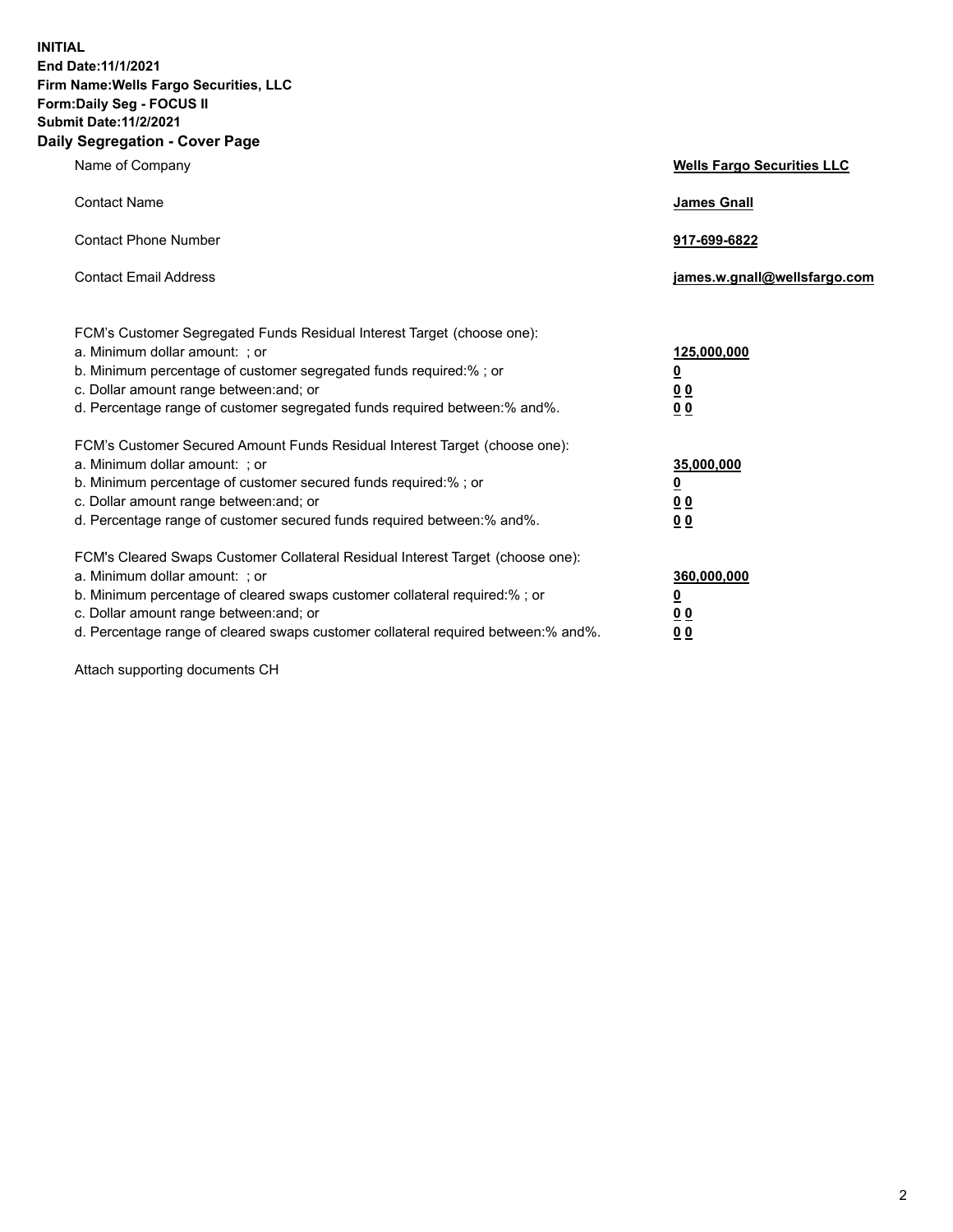**INITIAL End Date:11/1/2021 Firm Name:Wells Fargo Securities, LLC Form:Daily Seg - FOCUS II Submit Date:11/2/2021 Daily Segregation - Secured Amounts**

# Foreign Futures and Foreign Options Secured Amounts Amount required to be set aside pursuant to law, rule or regulation of a foreign government or a rule of a self-regulatory organization authorized thereunder 1. Net ledger balance - Foreign Futures and Foreign Option Trading - All Customers A. Cash **265,443,199** [7315] B. Securities (at market) **196,217,004** [7317] 2. Net unrealized profit (loss) in open futures contracts traded on a foreign board of trade **59,943,226** [7325] 3. Exchange traded options a. Market value of open option contracts purchased on a foreign board of trade **2,387,344** [7335] b. Market value of open contracts granted (sold) on a foreign board of trade **-548,800** [7337] 4. Net equity (deficit) (add lines 1. 2. and 3.) **523,441,973** [7345] 5. Account liquidating to a deficit and account with a debit balances - gross amount **56,546,324** [7351] Less: amount offset by customer owned securities **-56,545,868** [7352] **456** [7354] 6. Amount required to be set aside as the secured amount - Net Liquidating Equity Method (add lines 4 and 5) 7. Greater of amount required to be set aside pursuant to foreign jurisdiction (above) or line 6. FUNDS DEPOSITED IN SEPARATE REGULATION 30.7 ACCOUNTS 1. Cash in banks A. Banks located in the United States **71,466,407** [7500] B. Other banks qualified under Regulation 30.7 **67,818,463** [7520] **139,284,870** 2. Securities

- A. In safekeeping with banks located in the United States **129,698,664** [7540]
- B. In safekeeping with other banks qualified under Regulation 30.7 **0** [7560] **129,698,664** [7570]

### 3. Equities with registered futures commission merchants

- 
- 
- C. Unrealized gain (loss) on open futures contracts **72,736,554** [7600]
- D. Value of long option contracts **2,387,344** [7610]
- 
- 4. Amounts held by clearing organizations of foreign boards of trade

#### A. Cash **0** [7640]

- B. Securities **0** [7650]
- C. Amount due to (from) clearing organization daily variation **0** [7660]
- D. Value of long option contracts **0** [7670]
- E. Value of short option contracts **0** [7675] **0** [7680]
- 5. Amounts held by members of foreign boards of trade
	-
	-
	- C. Unrealized gain (loss) on open futures contracts **-41,623,342** [7720]
	- D. Value of long option contracts **0** [7730]
	- E. Value of short option contracts **0** [7735] **209,399,240** [7740]
- 6. Amounts with other depositories designated by a foreign board of trade **0** [7760]
- 7. Segregated funds on hand **0** [7765]
- 8. Total funds in separate section 30.7 accounts **604,702,783** [7770]
- 9. Excess (deficiency) Set Aside for Secured Amount (subtract line 7 Secured Statement Page 1 from Line 8)
- 10. Management Target Amount for Excess funds in separate section 30.7 accounts **35,000,000** [7780]
- 11. Excess (deficiency) funds in separate 30.7 accounts over (under) Management Target **46,260,354** [7785]

**0** [7305]

**523,442,429** [7355]

# **523,442,429** [7360]

[7530]

 A. Cash **-34,784,261** [7580] B. Securities **86,529,172** [7590] E. Value of short option contracts **-548,800** [7615] **126,320,009** [7620]

 A. Cash **50,928,590** [7700] B. Securities **200,093,992** [7710] **81,260,354** [7380]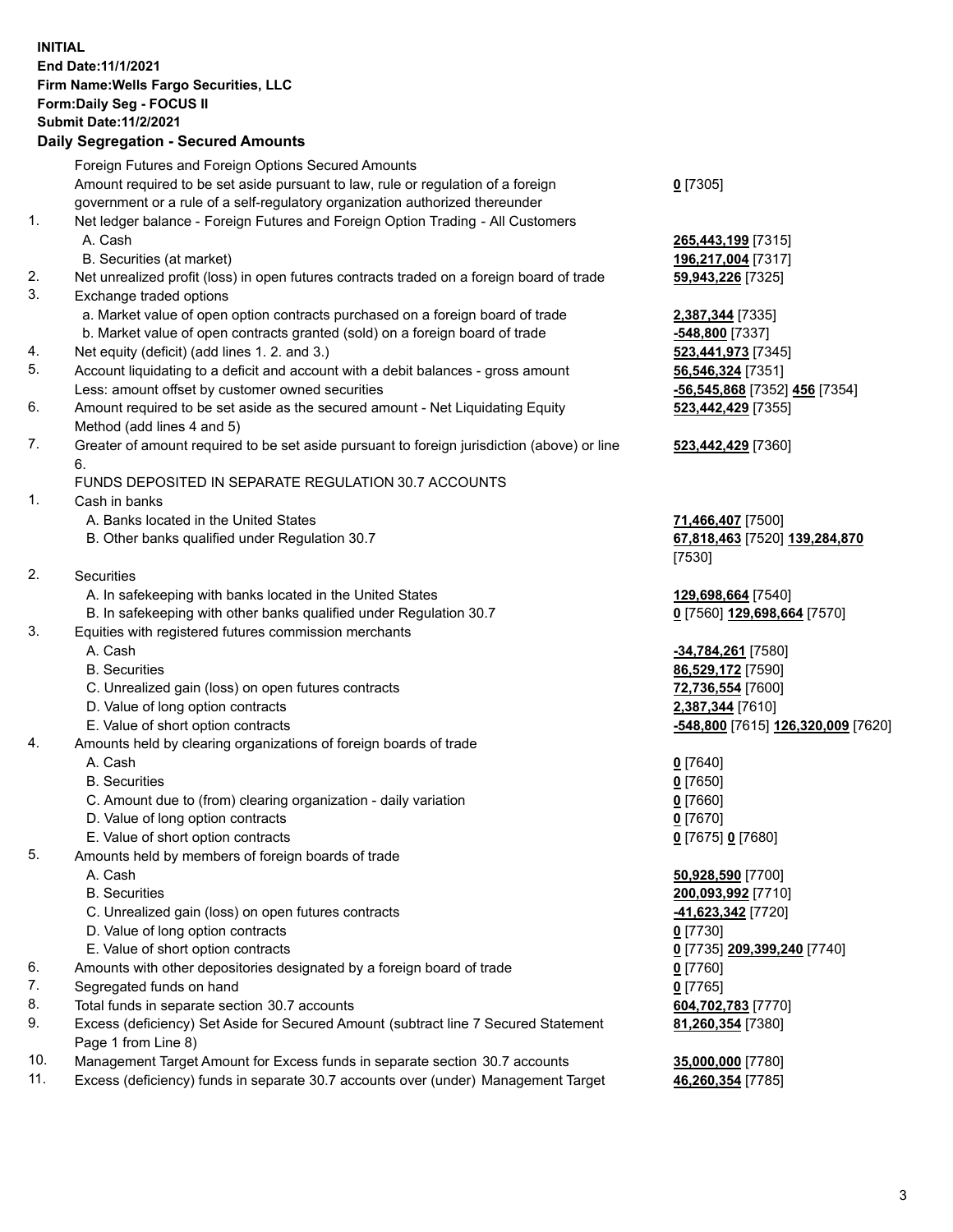**INITIAL End Date:11/1/2021 Firm Name:Wells Fargo Securities, LLC Form:Daily Seg - FOCUS II Submit Date:11/2/2021 Daily Segregation - Segregation Statement** SEGREGATION REQUIREMENTS(Section 4d(2) of the CEAct) 1. Net ledger balance A. Cash **3,886,829,876** [7010] B. Securities (at market) **1,757,094,429** [7020] 2. Net unrealized profit (loss) in open futures contracts traded on a contract market **-381,724,697** [7030] 3. Exchange traded options A. Add market value of open option contracts purchased on a contract market **1,893,762,702** [7032] B. Deduct market value of open option contracts granted (sold) on a contract market **-1,942,992,779** [7033] 4. Net equity (deficit) (add lines 1, 2 and 3) **5,212,969,531** [7040] 5. Accounts liquidating to a deficit and accounts with debit balances - gross amount **70,742,847** [7045] Less: amount offset by customer securities **-70,717,147** [7047] **25,700** [7050] 6. Amount required to be segregated (add lines 4 and 5) **5,212,995,231** [7060] FUNDS IN SEGREGATED ACCOUNTS 7. Deposited in segregated funds bank accounts A. Cash **188,111,117** [7070] B. Securities representing investments of customers' funds (at market) **490,189,519** [7080] C. Securities held for particular customers or option customers in lieu of cash (at market) **125,614,429** [7090] 8. Margins on deposit with derivatives clearing organizations of contract markets A. Cash **2,740,410,687** [7100] B. Securities representing investments of customers' funds (at market) **489,323,050** [7110] C. Securities held for particular customers or option customers in lieu of cash (at market) **1,631,480,000** [7120] 9. Net settlement from (to) derivatives clearing organizations of contract markets **73,753,750** [7130] 10. Exchange traded options A. Value of open long option contracts **1,893,762,702** [7132] B. Value of open short option contracts **-1,942,992,779** [7133] 11. Net equities with other FCMs A. Net liquidating equity **0** [7140] B. Securities representing investments of customers' funds (at market) **0** [7160] C. Securities held for particular customers or option customers in lieu of cash (at market) **0** [7170] 12. Segregated funds on hand **0** [7150] 13. Total amount in segregation (add lines 7 through 12) **5,689,652,475** [7180] 14. Excess (deficiency) funds in segregation (subtract line 6 from line 13) **476,657,244** [7190] 15. Management Target Amount for Excess funds in segregation **125,000,000** [7194] **351,657,244** [7198]

16. Excess (deficiency) funds in segregation over (under) Management Target Amount Excess